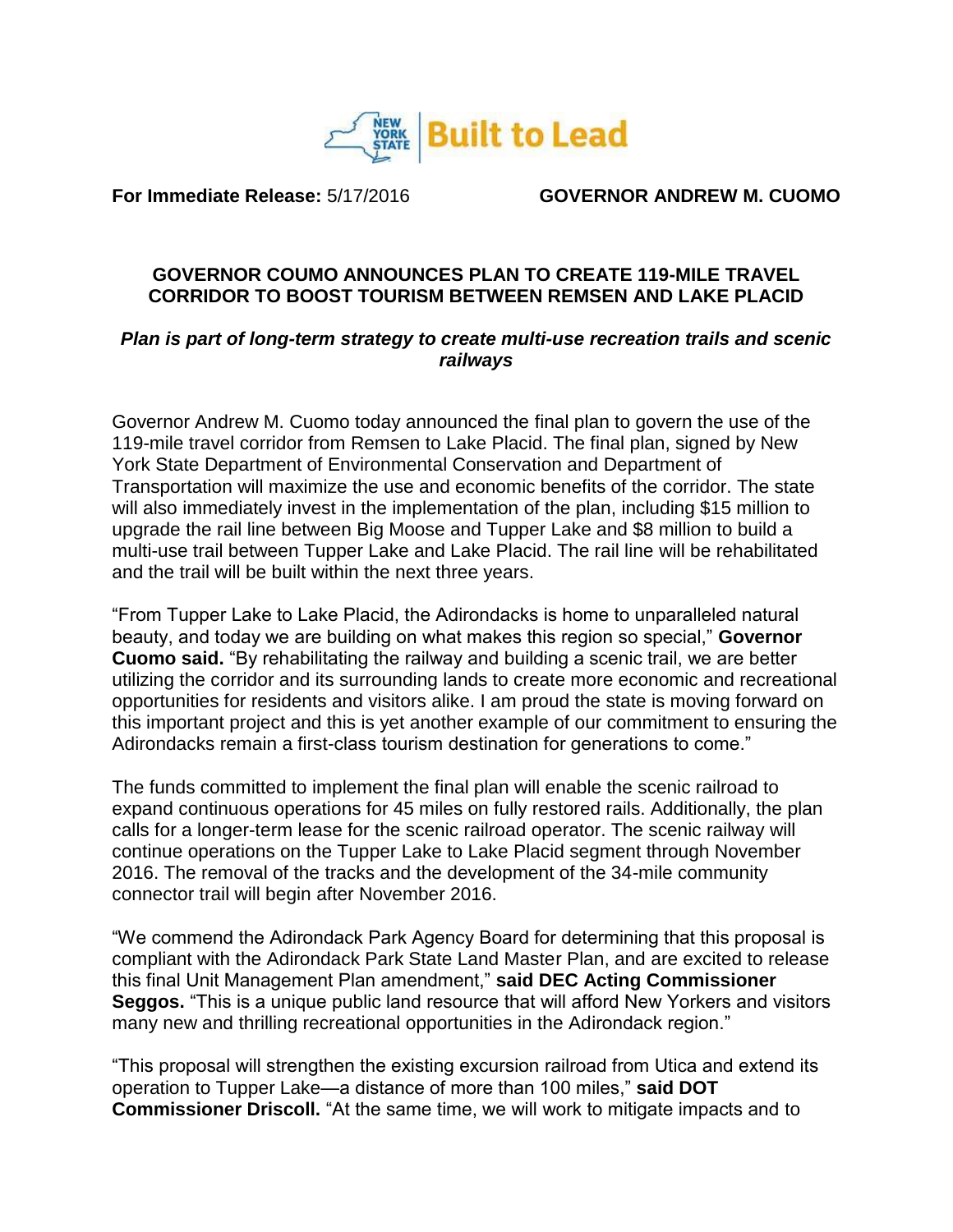preserve the character of communities along the rail corridor.

The plan will strengthen connections to the communities, Forest Preserve, and conservation easement lands along the Corridor to fully optimize regional economic development benefits. The array of enhanced outdoor recreation opportunities will be accessible from the train and from the long distance multi-use recreation trail.

"We thank Governor Cuomo for his leadership and commend our colleagues at the Department of Environmental Conservation and the Department of Transportation for preparing a comprehensive travel corridor plan," **said Adirondack Park Agency Chairwoman Leilani Ulrich.** "This plan represents over two years of extensive public outreach and regional planning. It maximizes public recreational opportunities in a way that minimizes environmental impacts. The Adirondacks benefit immensely when we come together and find solutions which result in the greatest possible good for the greatest number of individuals."

"This long-distance, multi-use recreation trail between Lake Placid and Tupper Lake will complement our facilities like no other here in the Olympic Region," **said Ted Blazer, President and Chief Executive Officer of Olympic Regional Development Authority.** "Families, elderly people and a wide range of outdoor enthusiasts will be able to safely and easily bike, walk or ski between the Tri-lake communities. The trail will not only provide economic growth for the region, but can also be used to educate users about the history and culture of the communities and the corridor. Those using the trail will also observe and learn about the wonders of the Adirondack Forest Preserve."

Other actions called for in the 2016 Unit Management Plan Amendment include:

- Providing for snowmobile use, under permit by DOT, to continue along the entire length of the Corridor, starting December 1 of each year;
- Developing snowmobile community connector trails between Tupper Lake and Old Forge on Forest Preserve and conservation easement lands;
- Encouraging the development of snowmobile trails that connect with existing trail systems on the Tug Hill and Western Adirondacks;
- Bolstering the recreation-connectivity along the Corridor;
- Link Lake Lila to active rail Corridor;
- Establishing railway stops in adjacent communities for visitors and recreationists;

Constructing snowmobile trails connecting adjacent communities with the local system; and

Evaluating and possibly develop Hut-to-Hut cross-country ski trail between Beaver River and Horseshoe Lake; and

Continuing consultations with the State Historic Preservation Office to examine mitigation measures to address the impacts of removing the rails with regards to the Corridors listing on the National Register of Historic Places.

The preferred alternative of the 1996 Unit Management Plan which governs the use of the 119-mile Remsen-Lake to Placid Travel Corridor called for rail use to be developed